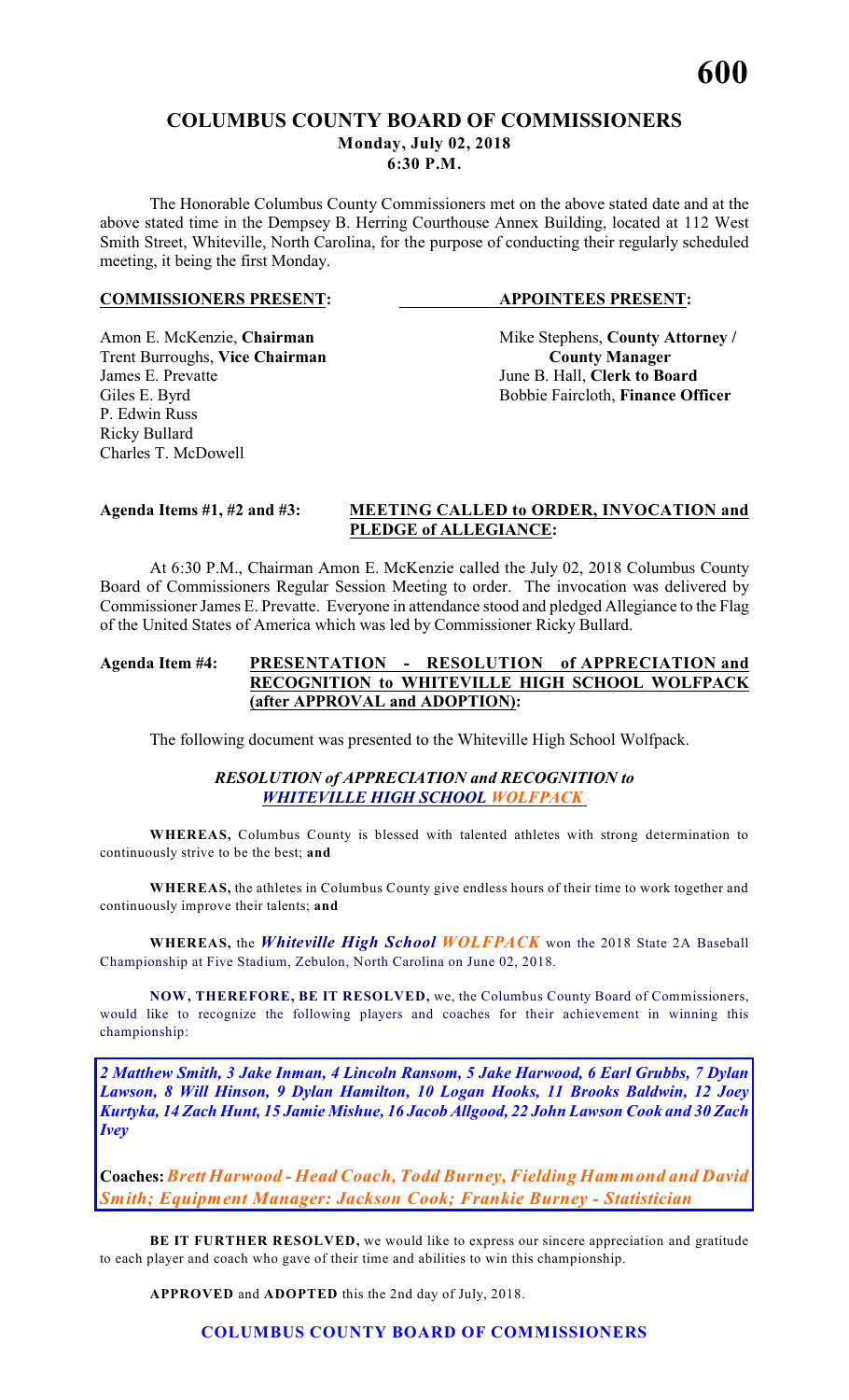**/s/** *JAMES E. PREVATTE* **/s/** *GILES E. BYRD* **/s/** *P. EDWIN RUSS /s/ RICKY BULLARD*

**/s/** *CHARLES T. McDOWELL* **/s/ JUNE B. HALL, Clerk to the Board** */s/ MICHAEL H. STEPHENS***, Manager / Attorney**

**/s/** *AMON E. McKENZIE* **Chairman /s/ TRENT BURROUGHS Vice Chairman ATTESTED BY:**

Commissioner Russ made a motion to approve and adopt the Resolution of Appreciation and Recognition to Whiteville High School Wolfpack, seconded by Commissioner Prevatte. The motion unanimously passed.

# **Agenda Item #5: BOARD MINUTES APPROVAL:**

Commissioner Russ made a motion to approve the June 11, 2018 Budget Workshop Minutes, as recorded, and the June 18, 2018 Regular Session Board Meeting Minutes, as recorded, seconded by Vice Chairman Burroughs. The motion unanimously passed.

# **Agenda Item #6: PUBLIC INPUT:**

Chairman McKenzie opened the floor for Public Input. The following spoke.

# **Johnny D. Edge, 470 Happy Home Road, Nakina, NC 28455:** stated the following:

- 1. Thank you for allowing me to speak;<br>2. I have requested sixteen (16) times to
- I have requested sixteen (16) times to be on the Agenda and have been denied;
- 3. The Board members are not being well informed of what is actually occurring in Columbus County, or not as involved as they need to be;
- 4. I have made facts known, but the needed attention has not been made; **and**
- 5. If I can't be an Agenda item, I will make my concerns known at the meetings, three (3) minutes at the time.

# **Agenda Item #7: FIRE and RESCUE - EVERGREEN VOLUNTEER FIRE DEPARTMENT:**

Craig Rogers, Chairman of the Board of Directors, requested the establishment of a public hearing for August 20, 2018 to extend fire service and insurance district. A time needs to be established.

Commissioner Bullard made a motion to establish August 20, 2018, at 6:30 P.M., as the date and time for a public hearing for Evergreen Volunteer Fire Department to extend fire service and insurance district, seconded by Commissioner Prevatte. The motion unanimously passed.

# **Agenda Item #8: FINANCE - DEPARTMENTAL UPDATE:**

Bobbie Faircloth, Finance Director, delivered the following departmental update.

# **OVERVIEW OF FINANCE OPERATIONS**

The Finance Office is responsible for monitoring all 29 departments' expenses and revenues in connection with the annual operating budget. We are responsible for generating all county issued checks to include Accounts Payable, Payroll, HUD and other project funds. The Finance Director or her designee is responsible for entering all journal entries, budget amendments and/or corrections to the accounts as necessary.

During the twelve months of Fiscal Year 2017/2018, Accounts Payable issued a total of 10,038 checks for a total payment to vendor of \$44,196,821 which is a decrease of 266 checks and \$1,594,113 in payments to vendors during the same 12 month period of the prior fiscal year. Payroll processed 36 payrolls for a total amount of \$18,188,770.

Journal entries (including cash receipts) are always very heavy each month; they range from 50 to 75 per month and budget amendments can range from 5 to 15 per month and are subject to increases at years end to about 25 for the remaining two months of any given fiscal year.

The Finance Office is also responsible for monitoring all Capital Projects and Grants. The Grant must be kept in accordance with the rules and regulations issued by the granting agency. At the present, we have two capital projects and at least twelve grant projects being monitored by this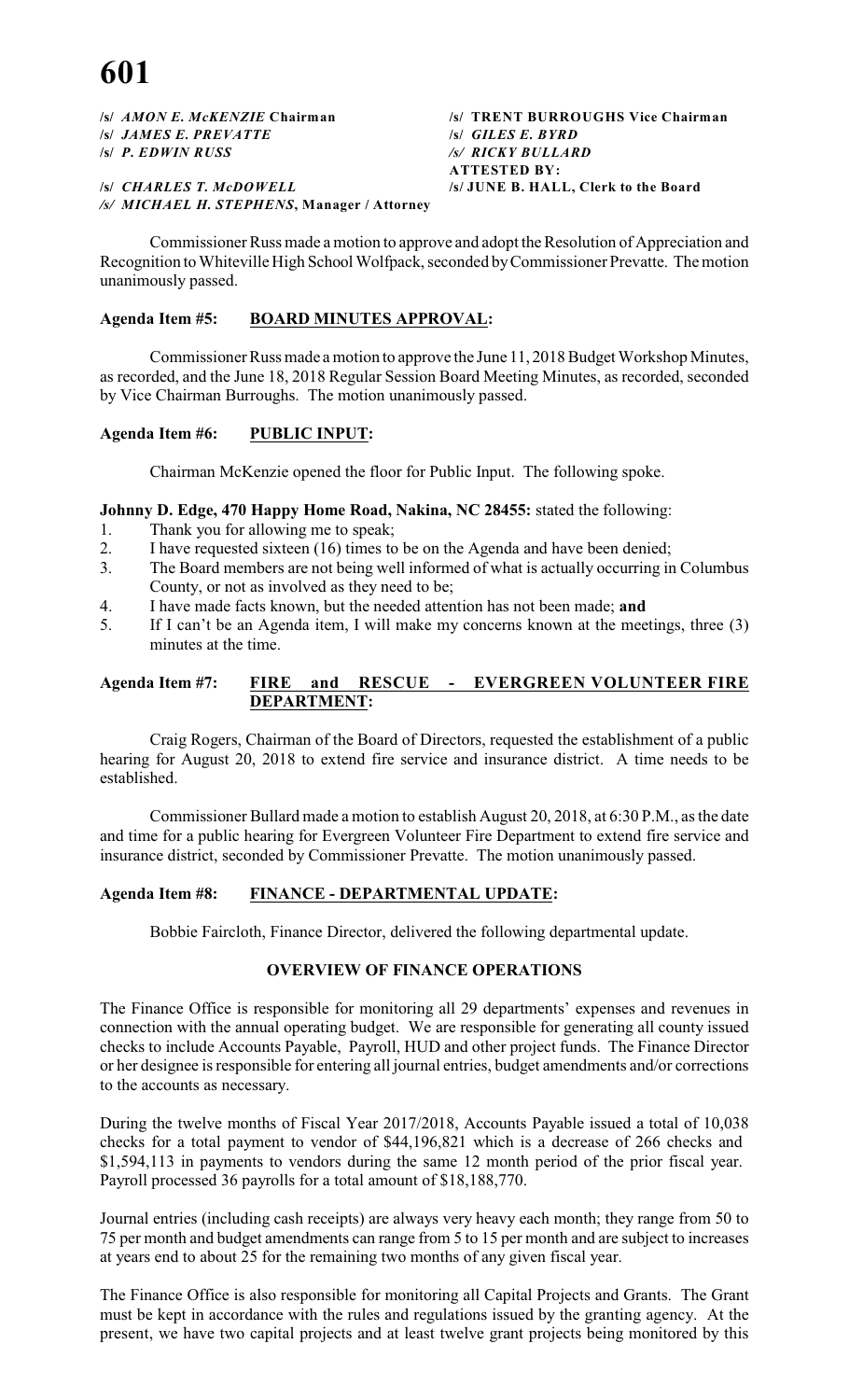department. The capital projects range from Water Districts projects to an incubator project. Grants received range from housing needs to improvements at the airport.

The Finance Office also works in conjunction with the Budget Officer (County Manager) in preparing and presenting a balanced budget for adoption by the Columbus County Commissioners. For Fiscal Year ending June 30, 2019, a balanced budget with no tax increase was presented and adopted by the Commissioners.

The Finance Office is also responsible for recording and monitoring all fixed assets. The decision was made to centralize the monitoring of assets that do not fall within the depreciation category, which was already the responsibility of the Finance Office, but are considered to be theft sensitive items or the cost is greater than \$99.00. This responsibility has been designated to the Purchasing Office.

# **DEBT CAPACITY**

Columbus County currently has outstanding debt of \$35,118,610 of which \$18,281,696 is bond debt and \$16,836,915 is installment financing. To further classify the debt \$18,281,696 is owed by the Water Districts and installment financing of \$2,333,358 is owed by the school systems and the remaining balance of the installment finance of \$14,503,556 is owed by the General Fund for the Detention Center project and the Courthouse Annex Project.

By state statue, Columbus County has the ability to issue up to 8% of the assessed tax value in debt with the approval of the LGC.

# **Agenda Item #9: RESOLUTIONS as FOLLOWS - to be APPROVED and ADOPTED for FUTURE PRESENTATION:** A. **RESOLUTION of APPRECIATION and RECOGNITION to WEST COLUMBUS HIGH SCHOOL VIKINGS;** and B. **RESOLUTION of APPRECIATION and RECOGNITION to WEST COLUMBUS HIGH SCHOOL CHEERLEADING SQUAD.**

**RESOLUTION of APPRECIATION and RECOGNITION to WEST COLUMBUS HIGH SCHOOL VIKINGS**

**WHEREAS, Columbus County is blessed with talented athletes with strong determination to continuously strive to be the best; and**

**WHEREAS, the athletes in Columbus County give endless hours of their time to work together and continuously improve their talents; and**

**WHEREAS, the** *West Columbus High School Vikings* **won the 2018 State 1A Baseball East Regional Championship at the Athletic Stadium in Zebulon North Carolina on June 02, 2018.**

**NOW, THEREFORE, BE IT RESOLVED, we, the Columbus County Board of Commissioners, would like to recognize the following players and coaches for their achievement in winning this championship:**

**1 Bennett Ivey, 2 Dylan Blackwell, 3 Timothy Soles, 4 Ethan Hilburn, 5 Shawn Tyson, 6 Zach Shrum, 7 Nigel Ceesay, 8 Cody Benton, 10 Ethan Hinson, 11 Tanner Hinson, 12 Jagger Haynes, 13, Jerry Locklear, Jr., 14 LB Allen, 15 Nathan Hunt, 16 Austin Booth, 17 Jared Williamson, 18 Bryan McNair, 19 Justin Connor, 22 Cole Benton, 23 Ethan Brown**

# **Coaches:** *Jason Jones-Head Coach, Josh Whitesell*

**BE IT FURTHER RESOLVED, we would like to express our sincere appreciation and gratitude to each player and coach who gave of their time and abilities to win this championship.**

**APPROVED and ADOPTED this the 2nd day of July, 2018.**

# **COLUMBUS COUNTY BOARD OF COMMISSIONERS**

**/s/** *JAMES E. PREVATTE* **/s/** *GILES E. BYRD* **/s/** *P. EDWIN RUSS /s/ RICKY BULLARD*

**/s/** *AMON E. McKENZIE* **Chairman /s/ TRENT BURROUGHS Vice Chairman**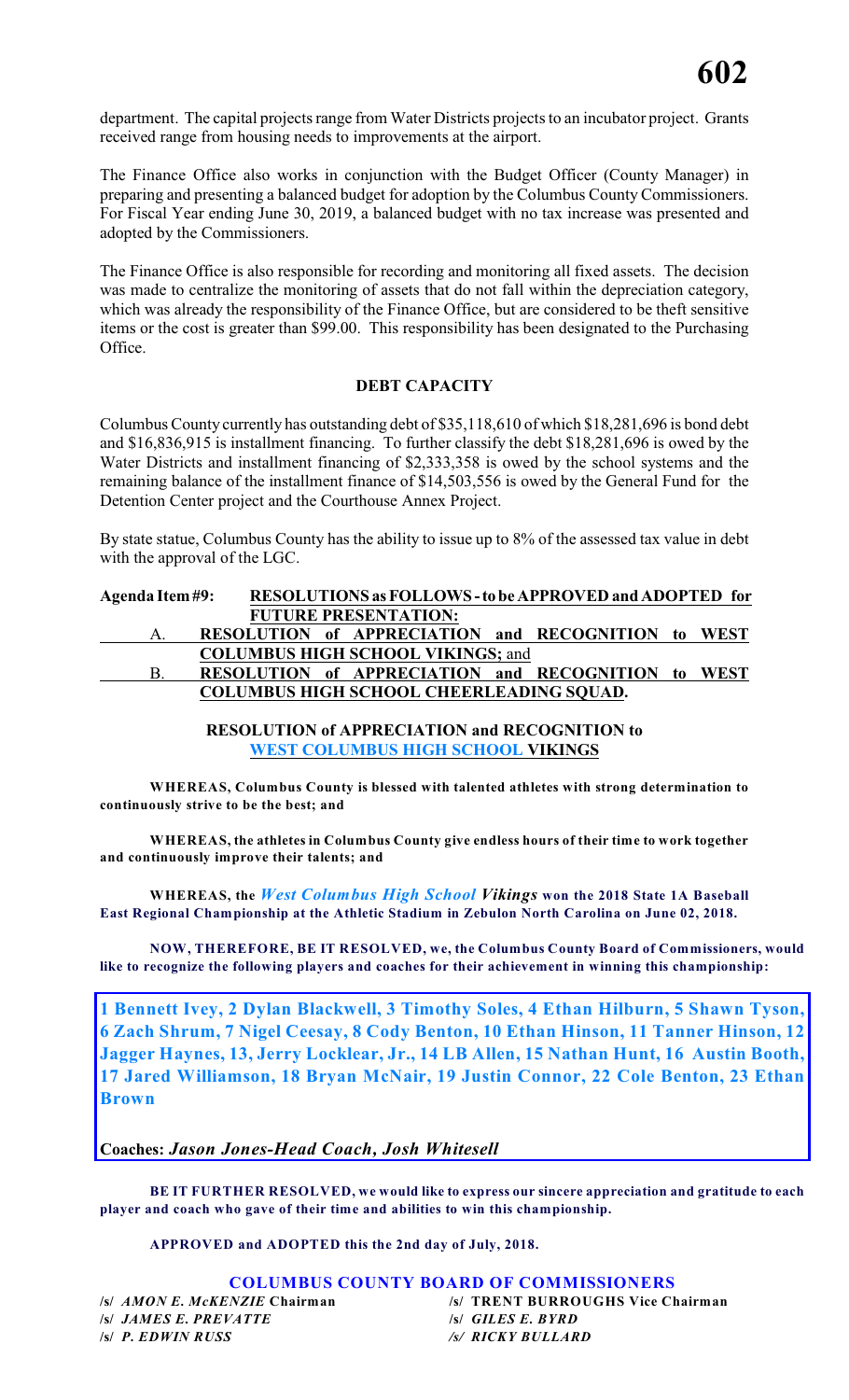**/s/** *CHARLES T. McDOWELL* **/s/ JUNE B. HALL, Clerk to the Board** */s/ MICHAEL H. STEPHENS***, Manager / Attorney**

**ATTESTED BY:**

#### **RESOLUTION of APPRECIATION and RECOGNITION to WEST COLUMBUS HIGH SCHOOL CHEERLEADING SQUAD**

**WHEREAS, Columbus County is blessed with talented individuals with strong determination to continuously strive to be the best; and**

**WHEREAS, the field of sports encompasses many areas of expertise inclusive of the need for support from family, friends' attendance at games and strong energetic routines and voices from their cheerleaders; and**

**WHEREAS, the** *West Columbus High School Cheerleading Squad* **won the 2018 Varsity Advanced Non-Tumble High School Division Championship with a 95.5 score out of 100 during the US finals at Virginia Beach.**

**NOW, THEREFORE, BE IT RESOLVED, we, the Columbus County Board of Commissioners, would like to recognize the following eighteen (18) member** *Cheerleading Squad* **for their achievement in winning this championship:**

**Left to Right** *Maddie Shaw, Kasey Collins, Ashley Washington, Jessica Griffin, Kaityln Conley, Jada Faison, Emily Faulk Madison Nance, Alexis Bowen, KK Horner, Lexi Hunt, Maggie Waddell, Baylee Haynes, Leah Redwine, Kristan Faulk, Haylee Britt, Ashlynn Dickerson and Emma Small*

**Coach:** *Tasha Dyson*

**BE IT FURTHER RESOLVED, we would like to express our sincere appreciation and gratitude to each cheerleader and coach who gave of their time and abilities to win this championship.**

**APPROVED and ADOPTED this the 2nd day of July, 2018.**

#### **COLUMBUS COUNTY BOARD OF COMMISSIONERS**

| /s/ <i>AMON E. McKENZIE</i> Chairman        | /s/ TRENT BURROUGHS Vice Chairman    |
|---------------------------------------------|--------------------------------------|
| <i>S JAMES E. PREVATTE</i>                  | $\mathcal{S}$ GILES E. BYRD          |
| $\mathsf{S}$ P. EDWIN RUSS                  | /s/ RICKY BULLARD                    |
|                                             | <b>ATTESTED BY:</b>                  |
| <b>SSI CHARLES T. McDOWELL</b>              | /s/ JUNE B. HALL, Clerk to the Board |
| /s/ MICHAEL H. STEPHENS, Manager / Attorney |                                      |

Commissioner Bullard made a motion to approve and adopt the Resolution of Appreciation and Recognition to West Columbus High School Vikings and the Resolution of Appreciation and Recognition to West Columbus High School Cheerleading Squad, seconded by Commissioner McDowell. The motion unanimously passed.

# **Agenda Item #10: APPOINTMENTS/RE-APPOINTMENTS/REPLACEMENTS to BOARDS, COMMISSIONS and COMMITTEES:**

 June B. Hall, Clerk to the Board, requested the Board to appoint, re-appoint or replace members on the following boards, commissions and committees.

| <b>COMMITTEE</b>                                                    | ZONE/<br>EB | PERSON(S)                        | <b>EXPIR.</b><br><b>DATE</b> | <b>BOARD</b><br><b>ACTION</b> |
|---------------------------------------------------------------------|-------------|----------------------------------|------------------------------|-------------------------------|
| Animal Control Advisory Council                                     | Ш           | Vacant<br>Vacant                 |                              | <b>HOLD</b><br><b>HOLD</b>    |
| Chadbourn Planning and Zoning Board                                 | EB          | <b>ETJ - VACANT</b>              |                              | <b>HOLD</b>                   |
| <b>Economic Development Commission</b><br><b>Board of Directors</b> | П           | Harry Foley -<br><b>Resigned</b> | 06/30/2018                   | <b>HOLD</b>                   |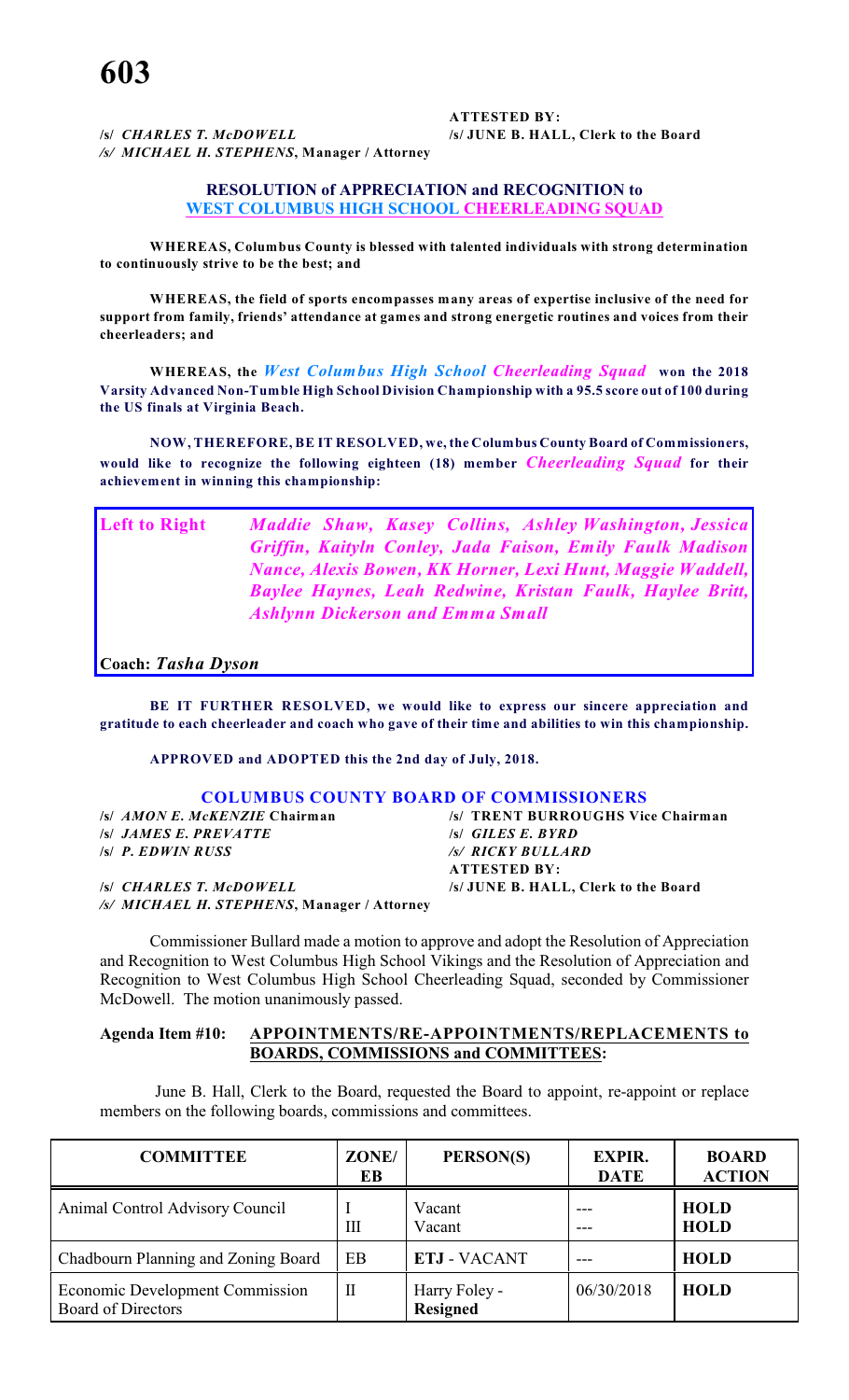| <b>COMMITTEE</b>                                                             | ZONE/<br>EB        | PERSON(S)                   | <b>EXPIR.</b><br><b>DATE</b>         | <b>BOARD</b><br><b>ACTION</b>            |
|------------------------------------------------------------------------------|--------------------|-----------------------------|--------------------------------------|------------------------------------------|
| <b>Industrial Facilities Pollution Control</b><br><b>Financing Authority</b> | EB                 | Carl Meares, Jr.            | 06/30/2018                           | <b>HOLD</b>                              |
| Water and Sewer Advisory Commission                                          | $\mathbf{I}$<br>IV | Andy Inman<br>Kathryn Foley | $06 - 02 - 2018$<br>$06 - 02 - 2018$ | <b>Chris Smith</b><br><b>David Parks</b> |

# **RECESS REGULAR SESSION and enter into COMBINATION MEETING of COLUMBUS COUNTY WATER and SEWER DISTRICTS I, II, III, IV and V BOARD MEETING:**

At 6:58 P.M., Commissioner Bullard made a motion to recess Regular Session and enter into a **combination meeting** of Columbus County Water and Sewer Districts I, II, III, IV and V Board Meeting, seconded by Vice Chairman Burroughs. The motion unanimously passed.

# **Agenda Item #11: COLUMBUS COUNTY WATER and SEWER DISTRICTS I, II, III, IV and V - APPROVAL of BOARD MEETING MINUTES:**

June 18, 2018 **Combination Meeting** of Columbus County Water and Sewer Districts I, II, III, IV and V Board Meeting **(5 sets)**

This information will be recorded in Minute Book Number 2 for each Water District, respectively.

# **ADJOURN COMBINATION MEETING of COLUMBUS COUNTY WATER and SEWER DISTRICTS I, II, III, IV and V BOARD MEETING:**

At 6:59 P.M., Commissioner Byrd made a motion to adjourn the **combination meeting** of Columbus County Water and Sewer Districts I, II, III, IV and V Board Meeting, seconded by Commissioner Russ. The motion unanimously passed.

# **Agenda Item #12: CONSENT AGENDA ITEM:**

Commissioner Byrd made a motion to approve the following Tax Refunds and Releases, seconded by Commissioner Bullard. The motion unanimously passed.

| <b>Tax Refunds and Releases:</b>                                                           |         |         |                        |          |           |              |            |
|--------------------------------------------------------------------------------------------|---------|---------|------------------------|----------|-----------|--------------|------------|
| <b>Property Value</b>                                                                      | Amount: | \$50.63 |                        |          |           |              |            |
| Hulsey, Tommy                                                                              |         |         | <b>PROPERTY: 93694</b> |          | Total:    |              | \$53.70    |
| Value: \$2,190.00                                                                          | Year:   | 2017    | Account:               | 11-00151 | Bill#:    | 69459        |            |
| Release value of camper. Sold. Release Columbus Rescue $(1.26)$ release late list $(1.81)$ |         |         |                        |          |           |              |            |
| <b>Property Value</b>                                                                      |         |         |                        |          | Amount:   |              | \$54.90    |
| Mills, Debra                                                                               |         |         | PROPERTY: 00000        |          | Total:    |              | \$917.89   |
| Value: \$2,223.00 Year: 14-17                                                              |         |         | Account:               | 15-04847 | $Bill#$ : | 99999        |            |
| Release value of S/W and user fee. Listed Act#15-04171. Release Acme Delco(8.18)           |         |         |                        |          |           |              |            |
| release Columbus Rescue $(1.36)$ release late list $(6.45)$                                |         |         |                        |          |           |              |            |
| <b>Property Value</b>                                                                      |         |         |                        |          | Amount:   |              | \$366.44   |
| Perritte, Derrick                                                                          |         |         | PROPERTY: 00000        |          | Total:    |              | \$1,508.05 |
| Value: \$8,270.00                                                                          | Year:   | $12-$   | Account:               | 09-04012 |           | Bill#: 99999 |            |
| Release value of boat and S/W. S/W sold. Release Williams Fire(27.25) release Columbus     |         |         |                        |          |           |              |            |
| Rescue $(9.08)$ release late list $(40.28)$                                                |         |         |                        |          |           |              |            |
| <b>Property Value</b>                                                                      |         |         |                        |          | Amount:   |              | \$163.41   |
| Smith, Kenneth F & Robin                                                                   |         |         | PROPERTY: 75924        |          | Total:    |              | \$191.83   |
| Value: \$26,300.00                                                                         | Year:   | 2017    | Account:               | 15-01640 | $Bill#$ : | 87781        |            |
| Release Acme Delco(24.36) release Columbus Rescue(4.06)                                    |         |         |                        |          |           |              |            |
| <b>Property Value</b>                                                                      |         |         |                        |          | Amount:   |              | \$82.91    |
| Smith, Kenneth F & Robin                                                                   |         |         | <b>PROPERTY: 29010</b> |          | Total:    |              | \$97.33    |
| Value: \$76,400.00                                                                         | Year:   | 2017    | Account:               | 15-01640 |           | Bill#: 87780 |            |
| Release Acme Delco(12.36) release Columbus Rescue(2.06)                                    |         |         |                        |          |           |              |            |
| <b>Property Value</b>                                                                      |         |         |                        |          | Amount:   |              | \$13.77    |
| Spivey, Anthony Monroe                                                                     |         |         | <b>PROPERTY: 00000</b> |          | Total:    |              | \$15.14    |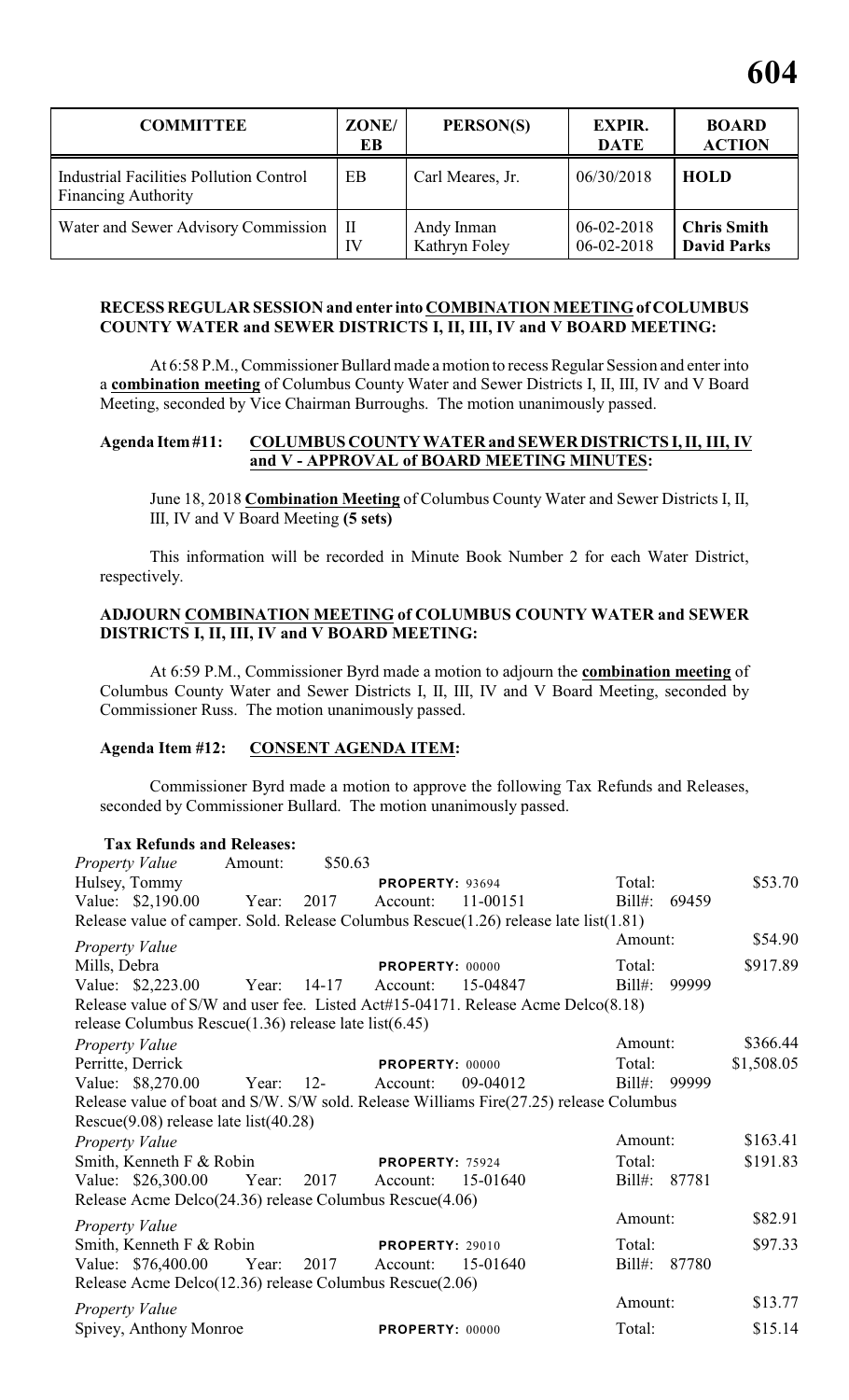# **605**

Value: \$5,685.00 Year: 16-17 Account: 09-05764 Bill#: 99999 Release value of boat. Sold 4 yrs ago. Release Williams Fire(1.03) release Columbus Rescue(.34) *Property Value* \$14.25 Triplets Auto Sales, Inc. **PROPERTY:** 00000 Total: \$17.42 Value: \$1,770.00 Year: 2017 Account: 13-02649 Bill#: 92311 Release value of boat. Sold. Release Klondyke Fire(1.24) release Columbus Rescue(.35) release late list(1.58) *Property Value* \$4,924.97 Walters, Marcus David & Gloria **PROPERTY**: 92658 Total: \$6,317.31 Value: \$73,500.00 Year: 08-17 Account: 10-05419 Bill#: 99999 Release entire value. Sold at Tax Sale. Release Columbus Rescue(131.34) *Refunds* \$0.00 Ward, Jamey G. & Chastity Tyler Ward **PROPERTY**: 10711 Total: \$203.00 Value: \$0.00 Year: 2017 Account: 06-00258 Bill#: 94045 Refund user fee. Can picked up. *Refunds* Amount: \$0.00 Williamson, Daniel E **PROPERTY**: 23189 Total: \$1,065.00 Value: \$0.00 Year: 13-17 Account: 12-30340 Bill#: 99999 Refund user fees. Vacant. *User Fee* Amount: \$0.00 Bullock, Charles **PROPERTY:** 18059 Total: \$232.00 Value: \$0.00 Year: 2017 Account: 10-05851 Bill#: 53181 Release user fee. Flooded from Hurricane Matthew. *User Fee* Amount: \$0.00 Dees, Barbara E. & Jose **PROPERTY:** 17630 Total: \$116.00 Value: \$0.00 Year: 2017 Account: 10-03291 Bill#: 58121 Release user fee. Flooded from Hurricane Matthew. *User Fee* Amount:  $$0.00$ Harmon, Earl (Dec) & Mae Kate **PROPERTY**: 17782 Total: \$116.00 Value: \$0.00 Year: 2017 Account: 10-07800 Bill#: 66626 Release user fee. Vacant. *User Fee* Amount: \$0.00 Smith, Janice Y **PROPERTY:** 97854 Total: \$237.00 Value: \$0.00 Year: 16-17 Account: 01-08027 Bill#: 99999 Release user fee. Damaged from Hurricane Matthew. *User Fee* Amount: \$0.00 Smith, Janice Y **PROPERTY:** 97853 Total: \$237.00 Value: \$0.00 Year: 16-17 Account: 01-08027 Bill#: 99999 Release user fee. Damaged from Hurricane Matthew.

# **Agenda Item #13: Comments:**

Chairman McKenzie opened the floor for comments. The following spoke.

# A. **Department Manager:**

**Sheriff Lewis L. Hatcher:** stated the following: -I would like to recommend that everyone exercise caution during the holiday period especially with fireworks; **and** -Be careful when in water.

# B. **Board of Commissioners:**

# 1. **Commissioner Byrd:** stated the following:

-The bio-gas business is big and is strongly supported by the Farm Bill;

- We need to look at helping the Inspections Department in the ways that we can; **and**

-We need to observe logging operations, especially the smaller logging operations, in their practices.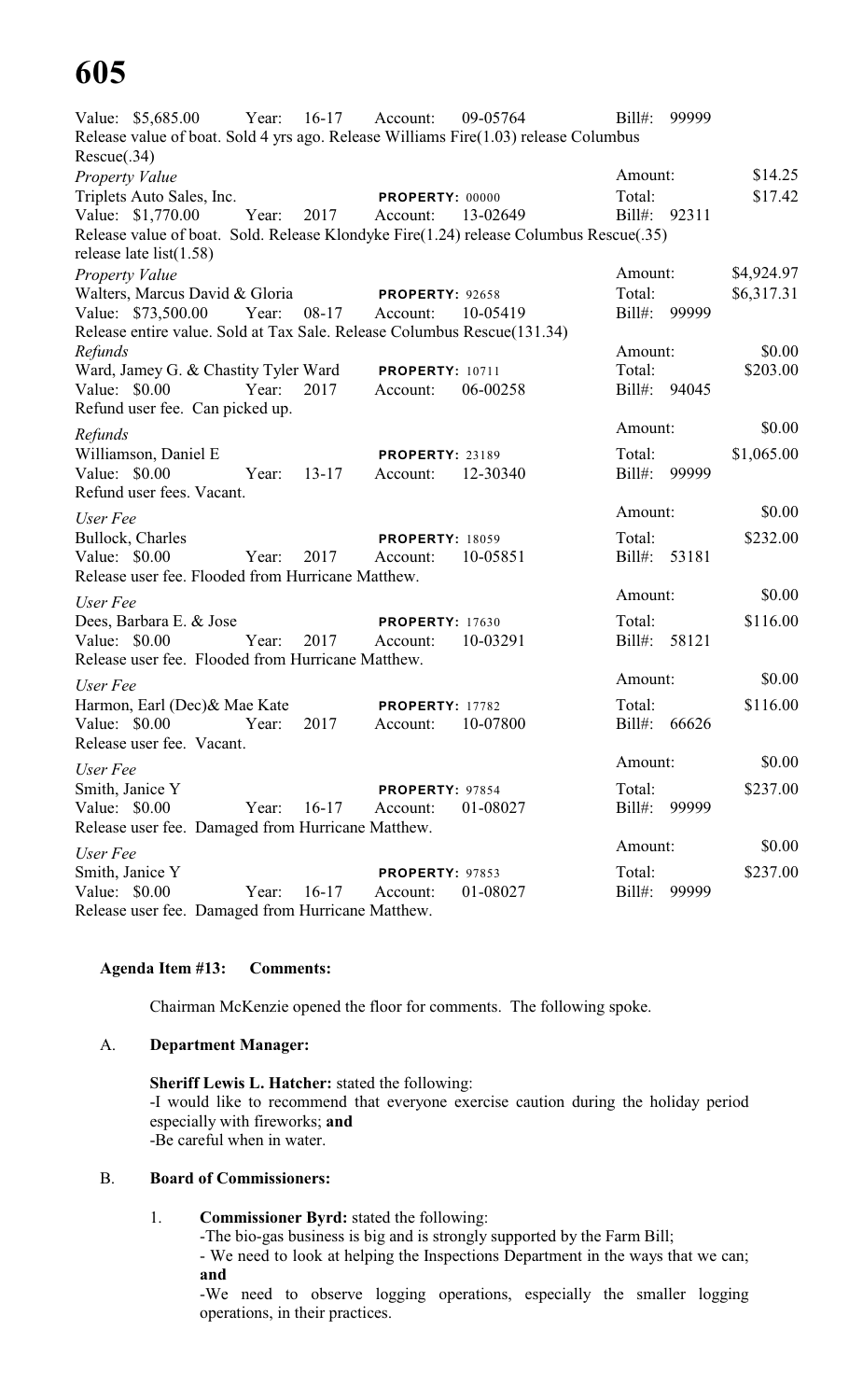2. **Commissioner Russ:** stated the following:

-On my behalf, I don't think we should allow any questions, from either side, during Public Input;

-The First Responders from Whiteville Fire Department has requested a Resolution be done, and I don't think that has been done;

-When they are re-doing the Highway 701 Bypass, there is a good possibility that the Department of Transportation will put an exit ramp to detour traffic to downtown Whiteville, and we need to send a resolution to support this;

-The Fireman's Pension Fund is a good thing; **and**

-I have been approached by many citizens relative to county-wide beer sales.

- 3. **Vice Chairman Burroughs:** stated the following: -I would like to invite everyone to the July 03, 2018 Fireworks Celebration at South Columbus High School; **and** -I would like to wish everyone a very nice and safe July  $4<sup>th</sup>$ .
- 4. **Commissioner Bullard:** stated the following: -I would like to thank Evergreen Fire Department for their continuous efforts to help people: -I will not support the county-wide beer sales; **and** -There is no girls softball in the west end of the County.
- 5. **Commissioner McDowell:** stated the following: -Bobbie, your report shows that the economy is turning around; **and** -I wish everyone a very nice and safe July 4<sup>th</sup>.

# 6. **Commissioner Prevatte:** stated the following: -Trillium will be effective as of July 01, 2018, which was yesterday; -Congratulations to the Sheriff for the huge arrest for prescription medications; **and**

-I would like to make a motion relative to the School Merger Ad Hoc Committee.

# **MOTION:**

After lengthy discussion, Commissioner Prevatte made the following motion: After the School Merger Ad Hoc Committee meets with June Atkinson, Emerald, comes back with a signed contract, then the School Merger Ad Hoc Committee can be dissolved, seconded by Commissioner McDowell. A roll-call vote was taken with the following results:

**AYES:** Vice Chairman Burroughs, Commissioners Prevatte, Russ and McDowell; **and NAYS:** Chairman McKenzie, Commissioners Bullard and Byrd.

The motion passes on a four (4) to three (3) vote.

# **MOTION:**

Commissioner Byrd made a motion to approve the contract with Emerald, at the cost of nineteen thousand, five hundred and 00/100 (\$19,500.00) dollars, contingent on the company meeting the expectations of the School Merger Ad Hoc Committee, seconded by Commissioner McDowell. The motion unanimously passed.

7. **Chairman McKenzie:** stated Happy July 4<sup>th</sup>, America's birthday.

# C. **County Manager / County Attorney (Michael H. Stephens):**

-I have received communication from Les High with The News Reporter, and he states we have a bad sound board that needs to be replaced, and the price for the sound board is eight hundred and 00/100 (\$800.00) dollars; **and**

# **MOTION:**

Commissioner Russ made a motion to approve the eight hundred and 00/100 (\$800.00) dollars for a new sound board in the Commissioners Chamber, funds to be taken from Fund Balance, seconded by Commissioner McDowell. A roll-call vote was taken with the following results: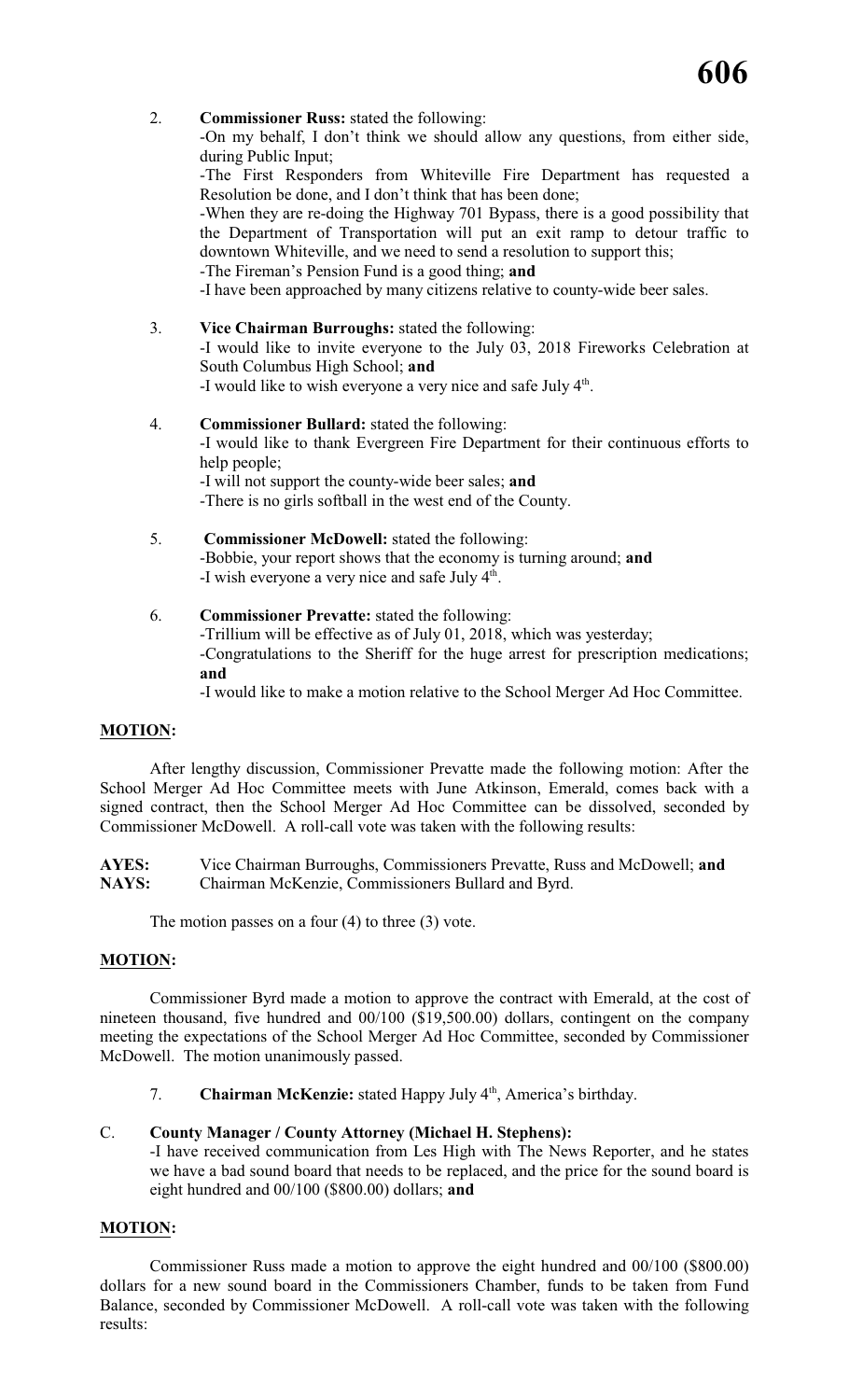# **AYES:** Chairman McKenzie, Vice Chairman Burroughs, Commissioners Prevatte, Russ, Byrd and McDowell; **and**

# **NAYS:** Commissioner Bullard.

The motion passes on a six  $(6)$  to one  $(1)$  vote.

-Larry Hayes, Maintenance Director, requested that I report the following information to the Board on his behalf:

-Old Board of Elections/HUD Building - painting is finished and the ADA bathroom has been completed;

-Historic Courthouse - roof is in process; **and**

-Closed Detention Center - everything is at a standstill until the Board decides to leave or extract the bars. The mold remediation quote is \$56,000.00 with the bars left in.

# **RECESS REGULAR SESSION and enter into CLOSED SESSION in ACCORDANCE with N.C.G.S. § 143-318.11(a) (5) (i) NEGOTIATING CONTRACT for PROPOSED ACQUISITION on REAL PROPERTY:**

At 7:43 P.M., Vice Chairman Burroughs made a motion to recess Regular Session and enter into Closed Session in accordance with N.C.G.S § 143-318.11(a) (5) (i) Negotiating Contract for Proposed Acquisition on Real Property, after a five (5) minute recess, seconded by Commissioner Russ. The motion unanimously passed.

# **Agenda Item #14: CLOSED SESSION in ACCORDANCE with N.C.G.S. § 143- 318.11(a) (5) (i) NEGOTIATING CONTRACT for PROPOSED ACQUISITION on REAL PROPERTY:**

No official action was taken.

# **ADJOURN CLOSED SESSION and resume REGULAR SESSION:**

At 8:15 P.M., Commissioner McDowell made a motion to adjourn Closed Session and resume Regular Session, seconded by Commissioner Bullard. The motion unanimously passed.

# **READING and APPROVAL of CLOSED SESSION GENERAL ACCOUNT:**

Chairman McKenzie requested that Michael H. Stephens, County Manager/Attorney, orally read the Closed Session General Account. Mr. Stephens orally read the following: *"The County Manager discussed with the Board of Commissioners possible purchase or lease of real property. No decision or action was taken"*.

Commissioner Byrd made a motion to approve the Closed Session General Account, seconded by Vice Chairman Burroughs. The motion unanimously passed.

# **Agenda Item #15: ADJOURNMENT:**

Commissioner Prevatte made a motion to adjourn, seconded by Commissioner McDowell. The motion unanimously passed.

**APPROVED:**

**\_\_\_\_\_\_\_\_\_\_\_\_\_\_\_\_\_\_\_\_\_\_\_\_\_\_\_\_ \_\_\_\_\_\_\_\_\_\_\_\_\_\_\_\_\_\_\_\_\_\_\_\_\_\_\_\_\_\_**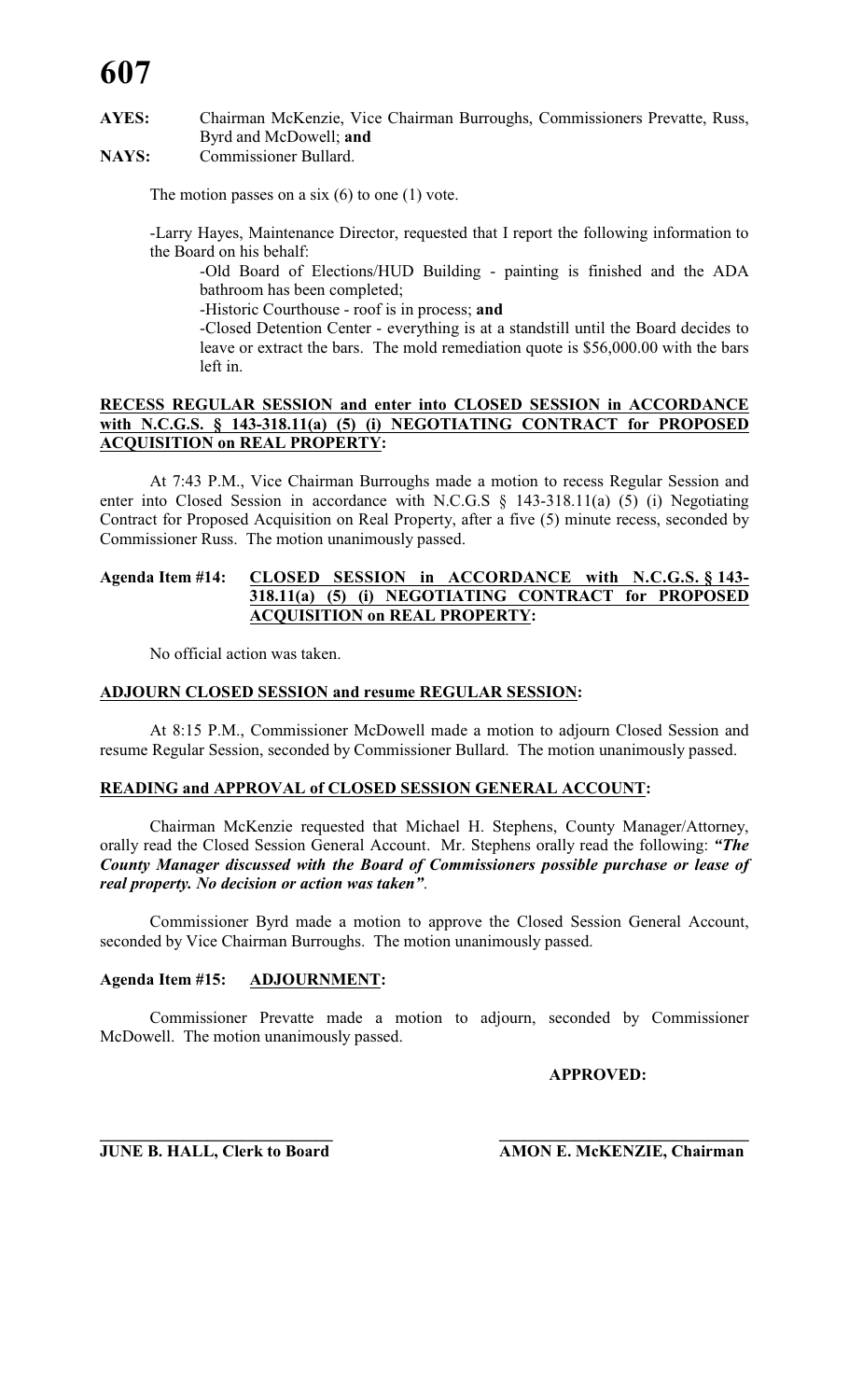The Honorable Columbus County Commissioners met on the above stated date and at the above stated time in the Dempsey B. Herring Courthouse Annex Building, located at 112 West Smith Street, Whiteville, North Carolina, to act as the Columbus County Water and Sewer District I Board.

# **COMMISSIONERS PRESENT: APPOINTEES PRESENT:**

Trent Burroughs, **Vice-Chairman / County Attorney** James E. Prevatte June B. Hall, **Clerk to the Board** Edwin Russ Ricky Bullard Charles T. McDowell

Amon E. McKenzie, **Chairman** Mike Stephens, **County Manager** Giles E. Byrd Bobbie Faircloth, **Finance Officer** 

# **MEETING CALLED TO ORDER:**

At 6:58 P.M., Chairman Amon E. McKenzie called the **combination meeting** of Columbus County Water and Sewer Districts I, II, III, IV and V Board Meeting to order.

# **Agenda Item #11: COLUMBUS COUNTY WATER and SEWER DISTRICTS I, II, III, IV and V - APPROVAL of BOARD MEETING MINUTES:**

June 18, 2018 **Combination Meeting** of Columbus County Water and Sewer Districts I, II, III, IV and V Board Meeting **(5 sets)**

Commissioner McDowell made a motion to approve the June 18, 2018 Columbus County Water and Sewer District I Board Meeting Minutes, as recorded, seconded by Vice Chairman Burroughs. The motion unanimously passed.

# **ADJOURNMENT:**

At 6:59 P.M., Commissioner Byrd made a motion to adjourn, seconded by Commissioner Russ. The motion unanimously passed.

\_\_\_\_\_\_\_\_\_\_\_\_\_\_\_\_\_\_\_\_\_\_\_\_\_\_\_\_\_ \_\_\_\_\_\_\_\_\_\_\_\_\_\_\_\_\_\_\_\_\_\_\_\_\_\_\_\_\_\_\_\_\_\_\_

# **APPROVED:**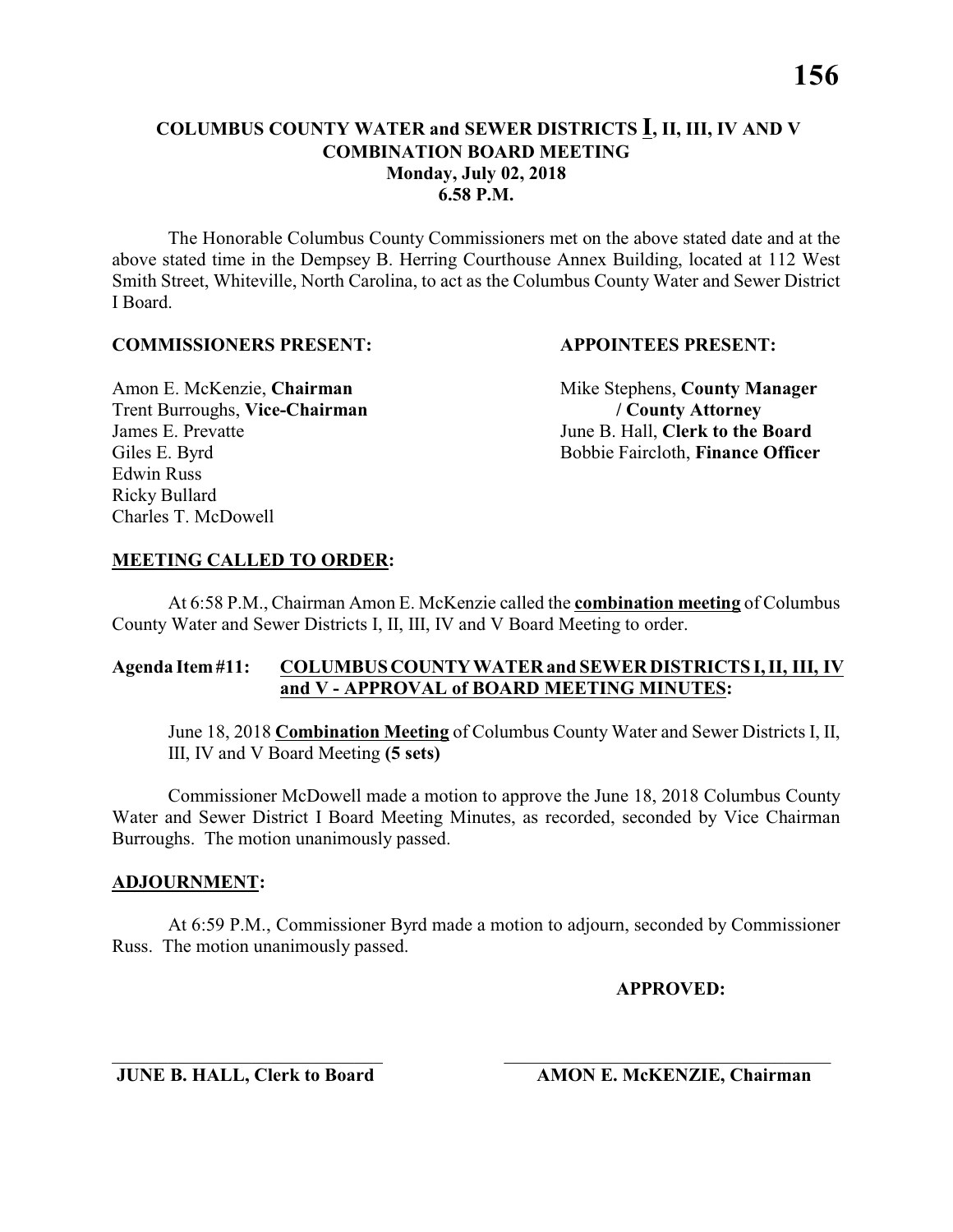The Honorable Columbus County Commissioners met on the above stated date and at the above stated time in the Dempsey B. Herring Courthouse Annex Building, located at 112 West Smith Street, Whiteville, North Carolina, to act as the Columbus County Water and Sewer District II Board.

# **COMMISSIONERS PRESENT: APPOINTEES PRESENT:**

Trent Burroughs, **Vice-Chairman / County Attorney** James E. Prevatte June B. Hall, **Clerk to the Board** Edwin Russ Ricky Bullard Charles T. McDowell

Amon E. McKenzie, **Chairman** Mike Stephens, **County Manager** Giles E. Byrd Bobbie Faircloth, **Finance Officer** 

# **MEETING CALLED TO ORDER:**

At 6:58 P.M., Chairman Amon E. McKenzie called the **combination meeting** of Columbus County Water and Sewer Districts I, II, III, IV and V Board Meeting to order.

# **Agenda Item #11: COLUMBUS COUNTY WATER and SEWER DISTRICTS I, II, III, IV and V - APPROVAL of BOARD MEETING MINUTES:**

June 18, 2018 **Combination Meeting** of Columbus County Water and Sewer Districts I, II, III, IV and V Board Meeting **(5 sets)**

Commissioner McDowell made a motion to approve the June 18, 2018 Columbus County Water and Sewer District II Board Meeting Minutes, as recorded, seconded by Vice Chairman Burroughs. The motion unanimously passed.

# **ADJOURNMENT:**

At 6:59 P.M., Commissioner Byrd made a motion to adjourn, seconded by Commissioner Russ. The motion unanimously passed.

\_\_\_\_\_\_\_\_\_\_\_\_\_\_\_\_\_\_\_\_\_\_\_\_\_\_\_\_\_ \_\_\_\_\_\_\_\_\_\_\_\_\_\_\_\_\_\_\_\_\_\_\_\_\_\_\_\_\_\_\_\_\_\_\_

# **APPROVED:**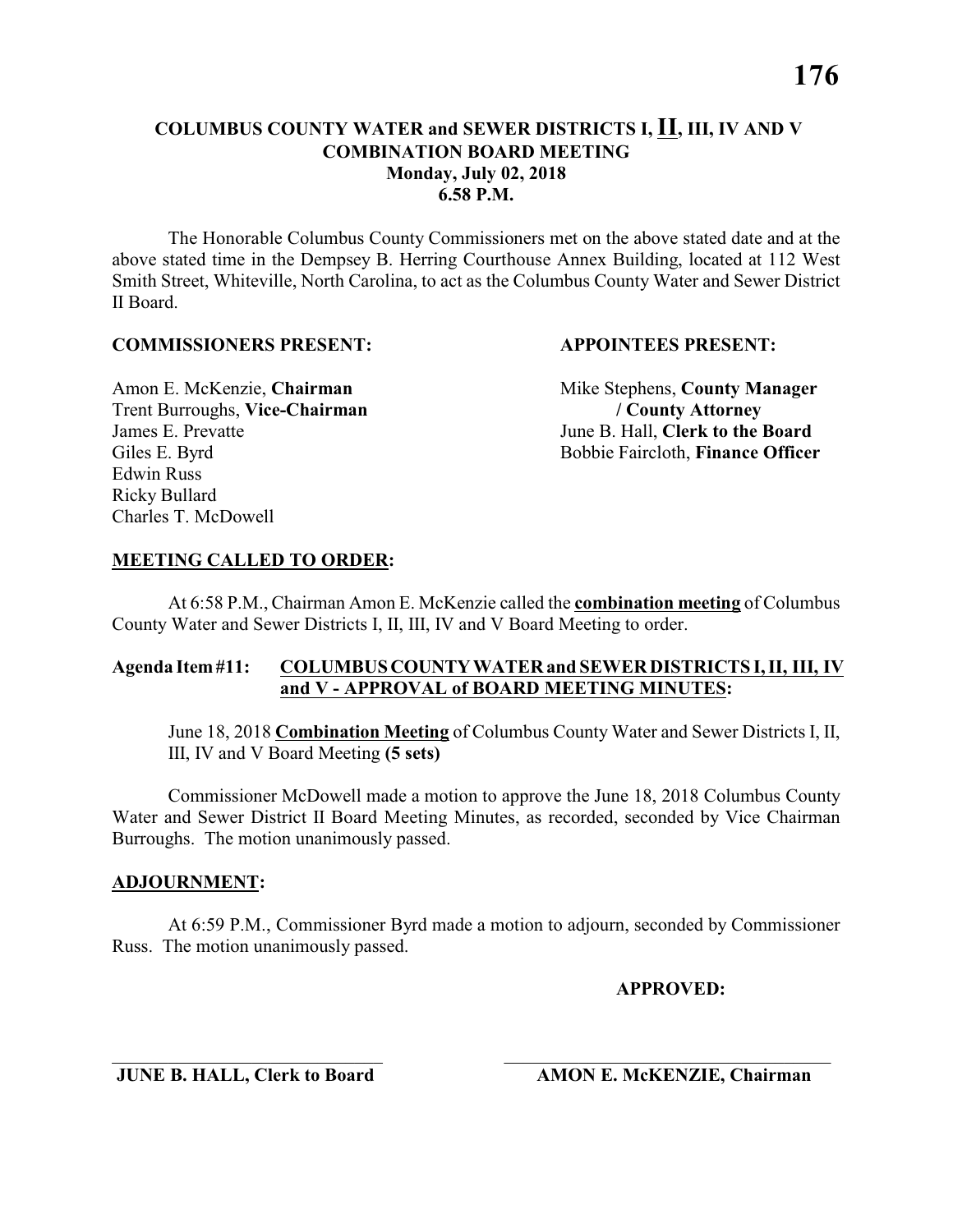The Honorable Columbus County Commissioners met on the above stated date and at the above stated time in the Dempsey B. Herring Courthouse Annex Building, located at 112 West Smith Street, Whiteville, North Carolina, to act as the Columbus County Water and Sewer District III Board.

# **COMMISSIONERS PRESENT: APPOINTEES PRESENT:**

Trent Burroughs, **Vice-Chairman / County Attorney** James E. Prevatte June B. Hall, **Clerk to the Board** Edwin Russ Ricky Bullard Charles T. McDowell

Amon E. McKenzie, **Chairman** Mike Stephens, **County Manager** Giles E. Byrd Bobbie Faircloth, **Finance Officer** 

# **MEETING CALLED TO ORDER:**

At 6:58 P.M., Chairman Amon E. McKenzie called the **combination meeting** of Columbus County Water and Sewer Districts I, II, III, IV and V Board Meeting to order.

# **Agenda Item #11: COLUMBUS COUNTY WATER and SEWER DISTRICTS I, II, III, IV and V - APPROVAL of BOARD MEETING MINUTES:**

June 18, 2018 **Combination Meeting** of Columbus County Water and Sewer Districts I, II, III, IV and V Board Meeting **(5 sets)**

Commissioner McDowell made a motion to approve the June 18, 2018 Columbus County Water and Sewer District III Board Meeting Minutes, as recorded, seconded by Vice Chairman Burroughs. The motion unanimously passed.

# **ADJOURNMENT:**

At 6:59 P.M., Commissioner Byrd made a motion to adjourn, seconded by Commissioner Russ. The motion unanimously passed.

\_\_\_\_\_\_\_\_\_\_\_\_\_\_\_\_\_\_\_\_\_\_\_\_\_\_\_\_\_ \_\_\_\_\_\_\_\_\_\_\_\_\_\_\_\_\_\_\_\_\_\_\_\_\_\_\_\_\_\_\_\_\_\_\_

# **APPROVED:**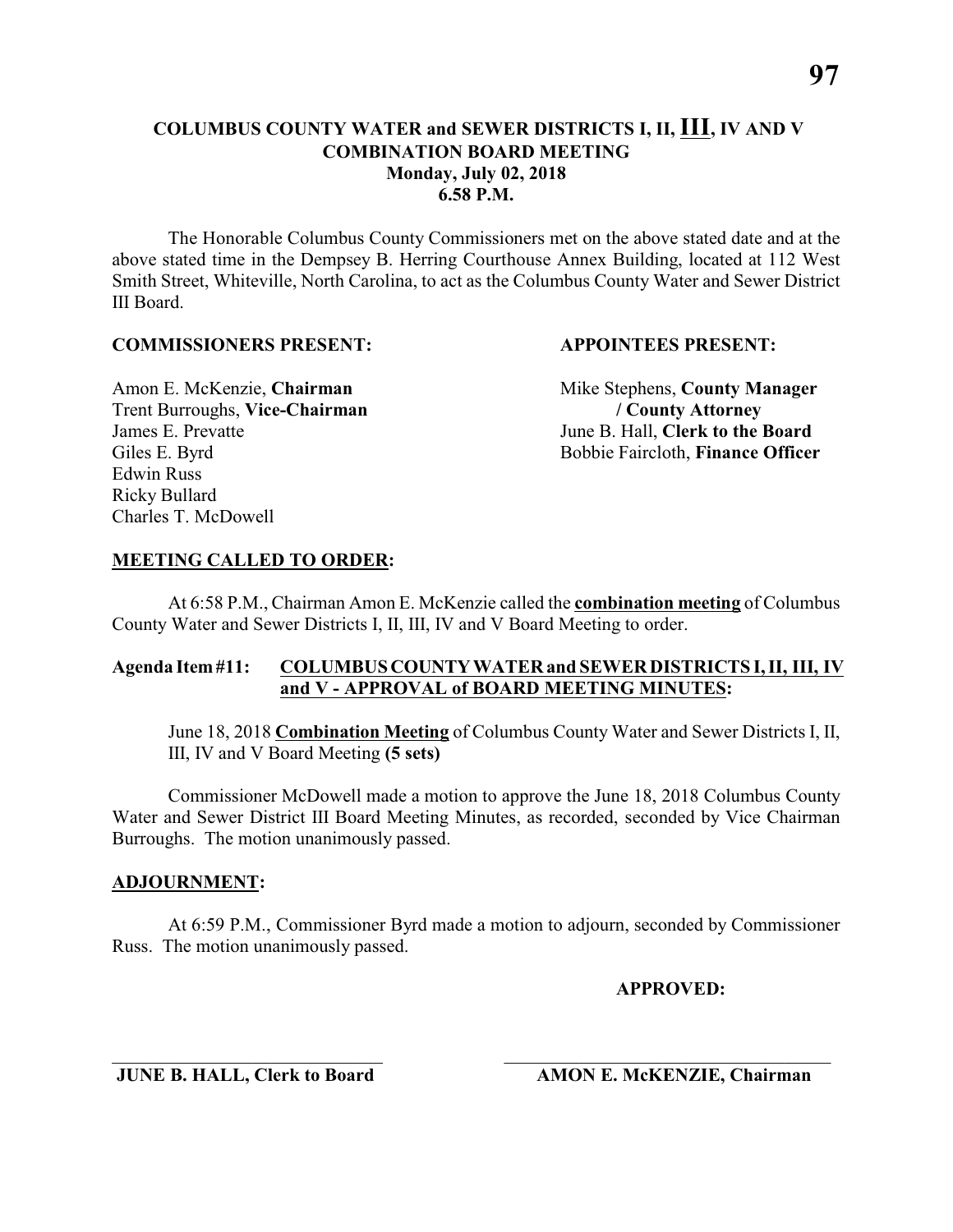The Honorable Columbus County Commissioners met on the above stated date and at the above stated time in the Dempsey B. Herring Courthouse Annex Building, located at 112 West Smith Street, Whiteville, North Carolina, to act as the Columbus County Water and Sewer District IV Board.

# **COMMISSIONERS PRESENT: APPOINTEES PRESENT:**

Trent Burroughs, **Vice-Chairman / County Attorney** James E. Prevatte June B. Hall, **Clerk to the Board** Edwin Russ Ricky Bullard Charles T. McDowell

Amon E. McKenzie, **Chairman** Mike Stephens, **County Manager** Giles E. Byrd Bobbie Faircloth, **Finance Officer** 

# **MEETING CALLED TO ORDER:**

At 6:58 P.M., Chairman Amon E. McKenzie called the **combination meeting** of Columbus County Water and Sewer Districts I, II, III, IV and V Board Meeting to order.

# **Agenda Item #11: COLUMBUS COUNTY WATER and SEWER DISTRICTS I, II, III, IV and V - APPROVAL of BOARD MEETING MINUTES:**

June 18, 2018 **Combination Meeting** of Columbus County Water and Sewer Districts I, II, III, IV and V Board Meeting **(5 sets)**

Commissioner McDowell made a motion to approve the June 18, 2018 Columbus County Water and Sewer District IV Board Meeting Minutes, as recorded, seconded by Vice Chairman Burroughs. The motion unanimously passed.

# **ADJOURNMENT:**

At 6:59 P.M., Commissioner Byrd made a motion to adjourn, seconded by Commissioner Russ. The motion unanimously passed.

\_\_\_\_\_\_\_\_\_\_\_\_\_\_\_\_\_\_\_\_\_\_\_\_\_\_\_\_\_ \_\_\_\_\_\_\_\_\_\_\_\_\_\_\_\_\_\_\_\_\_\_\_\_\_\_\_\_\_\_\_\_\_\_\_

# **APPROVED:**